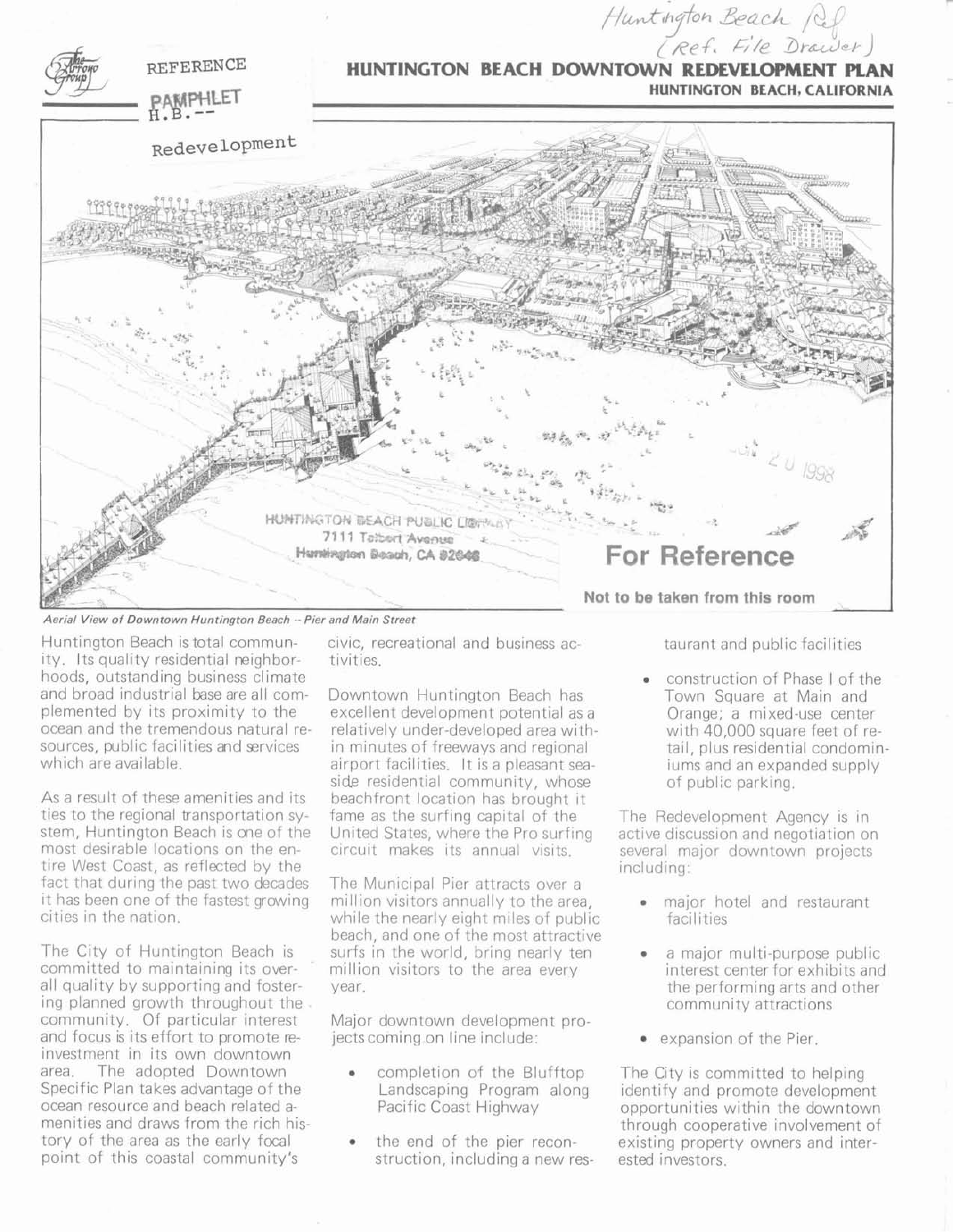

**Town Square** -- **Main at Orange** 

The City is supporting such development opportunities through expansion of parking facilities, construction of needed public improvements and providing appropriate streetscape amenities. The overall design theme for the downtown will be carried out under the Downtown Specific Plan's design standards, ensuring a high-quality residential, business and recreation environment.

The Downtown Specific Plan activities now provide a land use plan and a graphic public information package to communicate the types of private and public development which are anticipated for the area.

# **Development Strategy**

 $\ddot{\phantom{0}}$ 

The development strategy for Downtown Huntington Beach is based on capitalizing on Huntington Beach's prime ocean front location by developing an exciting mixed use area with attractions and service facilities for local and regional users and visitors.

The development strategy includes:

- Focusing the City's efforts on the Municipal Pier and the Pacific Coast Highway with a masterplanned development including regional and local commercial attractions and establishing a high quality standard and creating an anchor for further downtown development.
- Development of a major Cityowned site at the head of Main Street as a general commercial anchor and terminus for Main Street.
- Private retail and office or residential on Main Street and adjacent blocks.
- Protection and buffering of closein residential neighborhoods, combined with high quality intown residential development in the areas surrounding the downtown commercial development, providing support for commercial uses.
- Longer term development of larger parcels designated for visitorserving commercial, leaving flexibility for future development.
- Creation of a positive image by implementing public improvements including:
	- a landscape and streetscape framework
	- circulation and parking improvements
	- $-$  a graphics and identity program related to the Design Theme

# **The Development Program and Plan**

The development program for Downtown Huntington Beach includes 600,000 to 1,000,000 square feet of visitor-serving commercial and mixed uses including:

- A Pier/Boardwalk mixed use development
	- Several restaurants on the boardwalk and pier
	- boardwalk and pier<br>- Several hundred hotel rooms
	- Several hundred hotel rooms<br>- An ocean-related museum or other regional attraction
	- Multi-purpose exhibit/meeting/performing arts facility

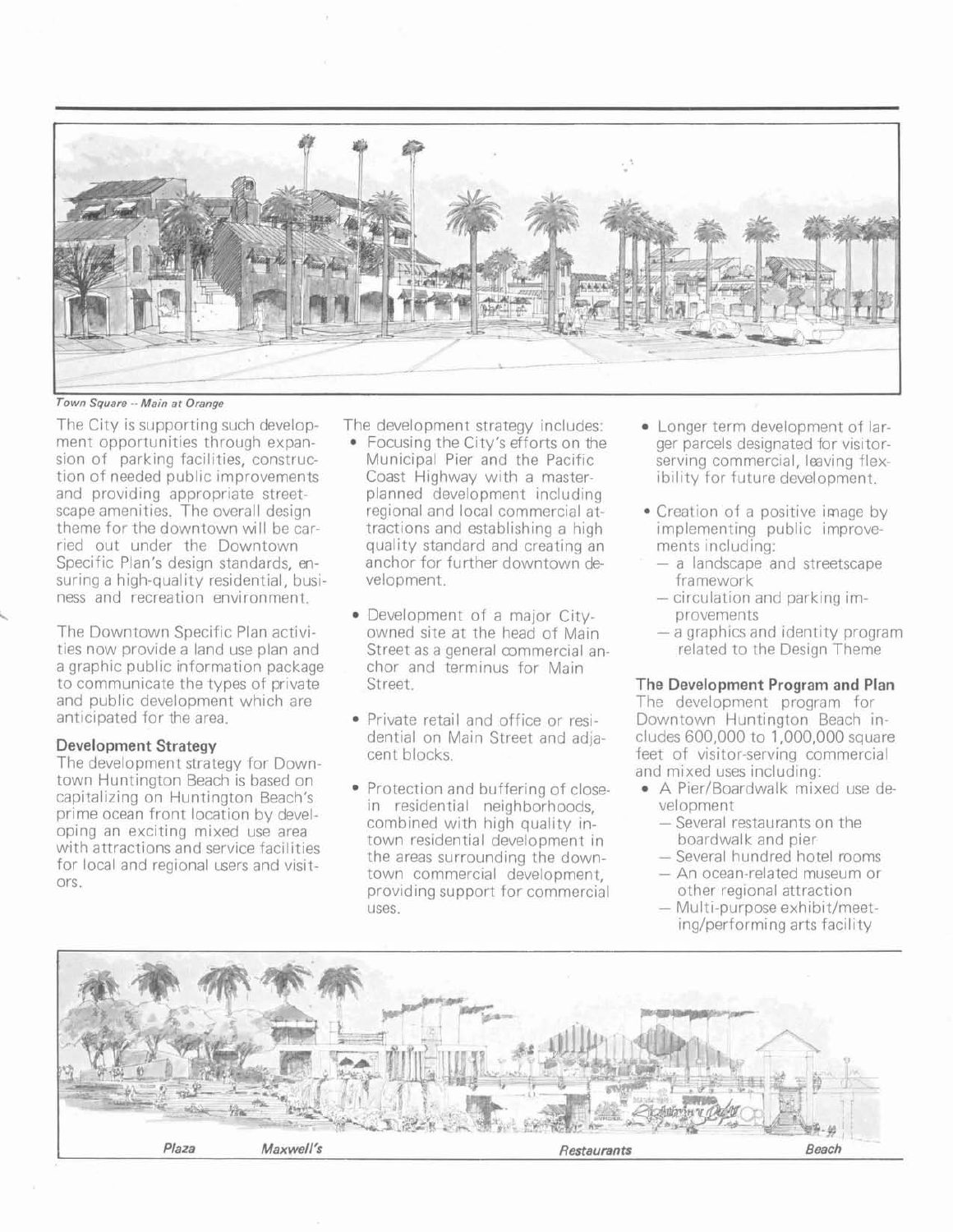- Subterranean parking for the beach and commercial and hotel facilities
- A multi-level boardwalk and major public open space at the Pier
- Main Street and adjacent blocks as a mixed use specialty retail and residential/office district
- Town Square as a retail anchor at the head of Main Street, including office, residential and a major open space as a terminus to Main Street
- Multifamily residential development along Pacific Coast Highway compatible with the adjoining residential neighborhood
- Office and residential transition  $\bullet$ blocks surrounding to provide a buffer between downtown and the residential neighborhoods
- Longer term development of visi- $\bullet$ tor-serving commercial uses on larger development parcels adjacent to downtown
- A streetscape framework of land- $\bullet$ scape and identity elements including major landscape treatment for Main Street, a new Boardwalk and an expanded Pier

W. Irai

 $\frac{1}{2}$   $\frac{1}{2}$   $\frac{1}{2}$   $\frac{1}{2}$   $\frac{1}{2}$   $\frac{1}{2}$   $\frac{1}{2}$   $\frac{1}{2}$   $\frac{1}{2}$   $\frac{1}{2}$   $\frac{1}{2}$   $\frac{1}{2}$   $\frac{1}{2}$   $\frac{1}{2}$   $\frac{1}{2}$   $\frac{1}{2}$   $\frac{1}{2}$   $\frac{1}{2}$   $\frac{1}{2}$   $\frac{1}{2}$   $\frac{1}{2}$   $\frac{1}{2}$  *a-* - <sup>I</sup>

 $\mathbb{R}$ .  $\mathbb{R}$  ,  $\mathbb{R}$ 

**Restaurants** *Beach* **<b>Beach**  *Pier Fishing and Surfing*